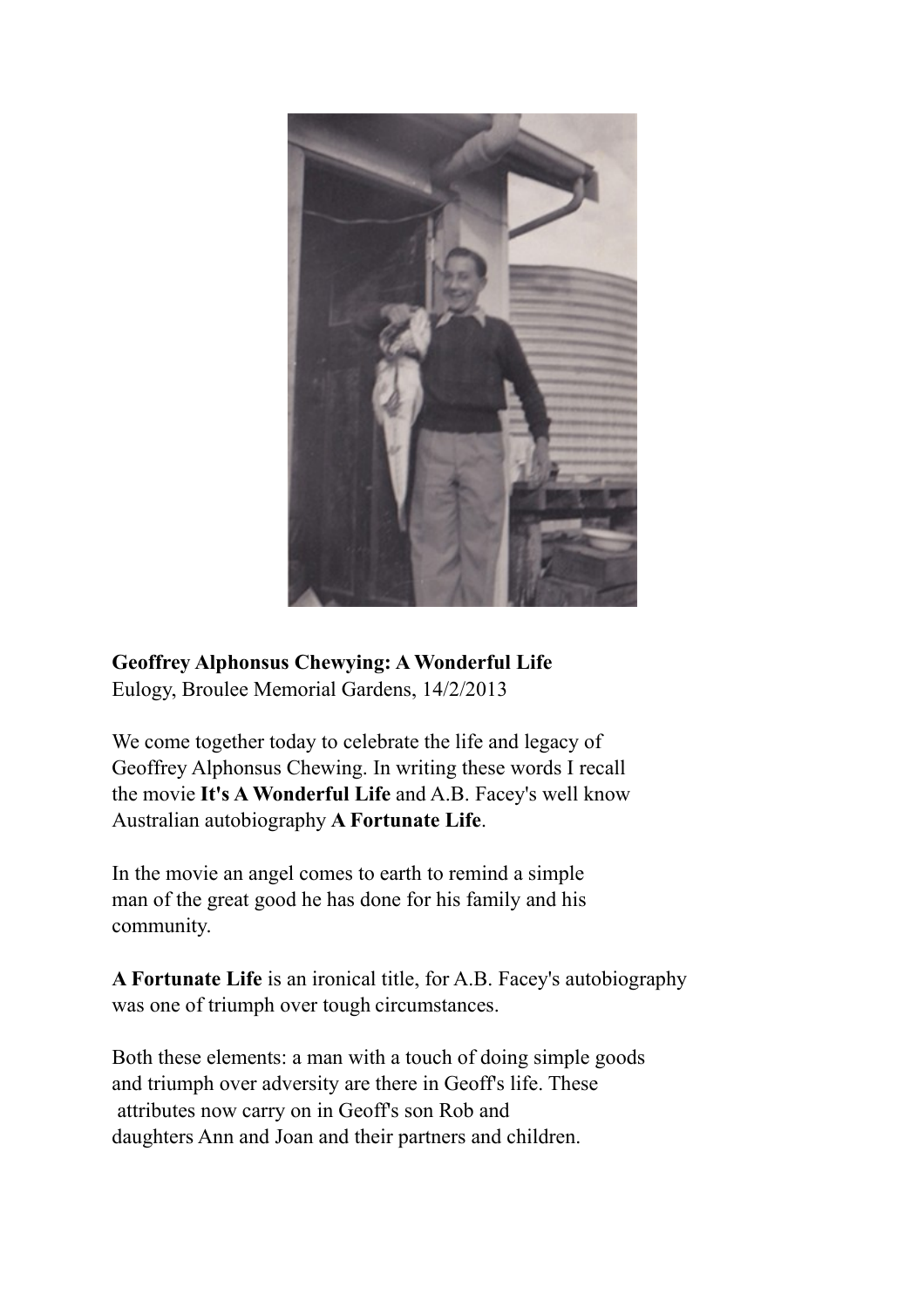The Chewying family and the lines that come through Geoffrey to his family are like a great story of Australian history.

Geoffrey's Aboriginal heritage through his mother Regina his grandmother Jane Duren, his great grandmother Catherine Sutton, his great great grandmother Jane Cissy Nimebor and his great great great grandmother known only as Leititia is a very proud and illustrious one.

We know that grandmother Jane petitioned King George V for better education for Aboriginal people on the South Coast and Moruya in 1926, six years before the now very famous Henry Cooper did so in Victoria. Jane was passionate and strong and a founding member of the Australian Aboriginal Progressive Association. Geoffrey recalls grandmother Jane and Percy Davis one of his cousins speaking fluently in the Djurga language. In 1926 Jane was fighting for the rights of her children and grand children to attend public school in Bateman's bay. I expect one day there may be a statue of Jane to attest to her wonderful spirit and courage. But most importantly today we know that Geoffrey and his family have that spirit. Perhaps the family recognised it in Geoffrey's famous stubborn-ness and his incredible ability to be quite unrelenting when he knew he was right, especially about Aboriginal rights. But this was not expressed in a showy or public way, Geoffrey would always take things on in a personal determined way that left no-one in doubt of his Aboriginal heritage.

So it is worth reflecting her on Geoffrey's Aboriginal past. Let us also pause to think of Jane Cissy Niembour, Catherine Sutton and Leilani. Their marriages and lives were equally remarkable as Janes and they spent most of their lives around this Broulee area.

Very close to this spot, ( just 4 kilometres away, today you can find this spot, if you drive down George

Bass drive to the mouth of Candalagan creek) in the

earliest days of the Australan colony in 1842 a vessel, **The**

**Rover**, was breaking up on the sandbar in heavy seas.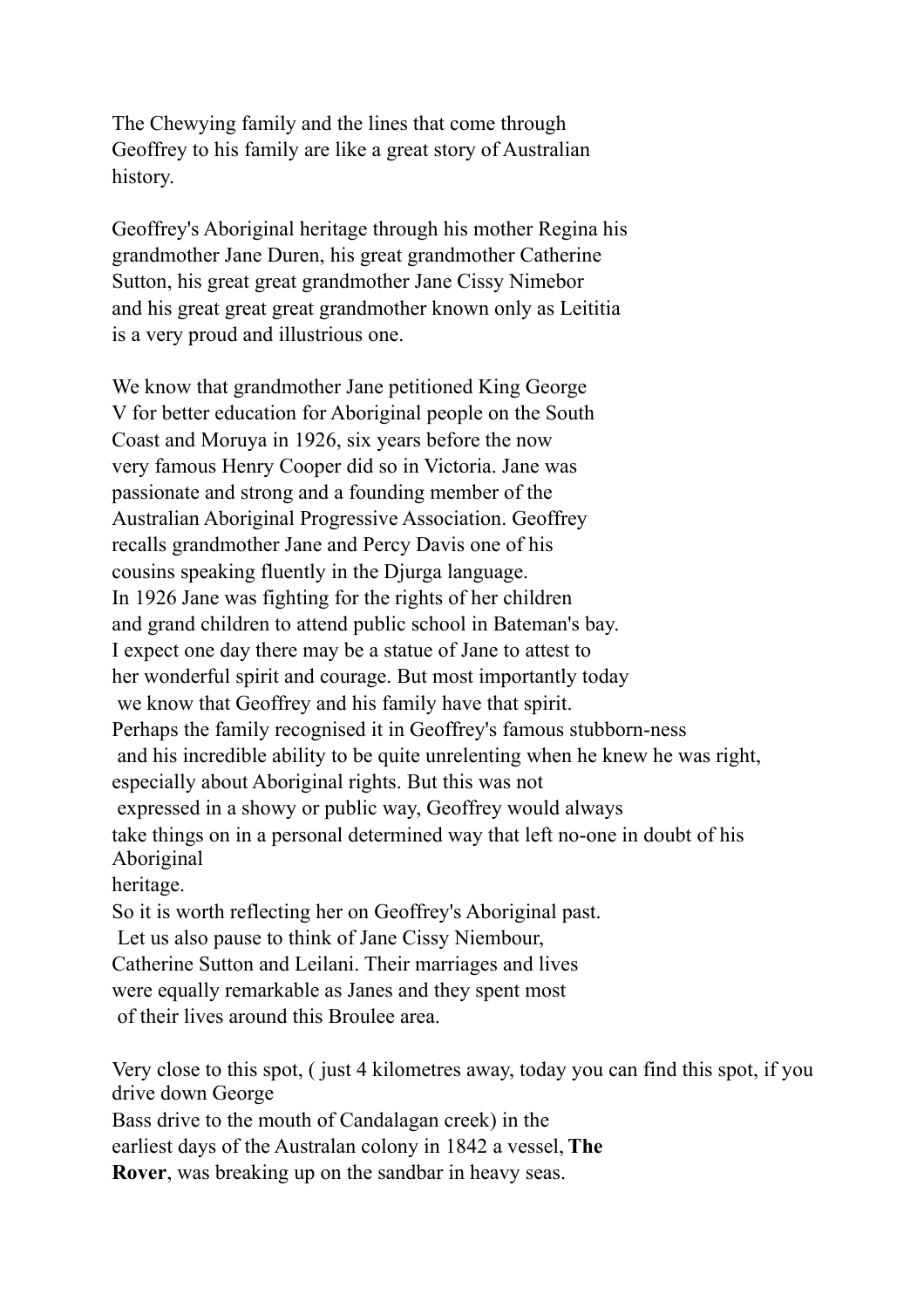The early English settlers on the shore were completely ignorant of surf and could do nothing. But the Aboriginal people who must have been camped there, came together locked hands in the surf and saved every person on The Rover. Geoffrey's great grandmother Jane Cissy Niembor was 21 when this occurred and it was her relatives and maybe even herself that would have been in the water. This surely created a great bond between the Indigenous and non-Indigenous community and I see and feel that quiet spirit, acceptance and endurance in Geoffrey and his family. Is it any wonder that Rob notes his father was so confident and at home in the sea?

Many words could be written about Geoffrey's proud Aboriginal heritage. But this was something he was modest about and quiet to assert.

Then of course we have the other remarkable line in Geoffrey's family namely the Chinese Chu Yings. This story of the marriage of Geoffrey's mother Regina, Jane's daughter with Albert Chewying might have come out of Broome where it's well known that behind what was known as the common gate, love and commerce between Chinese, Japanese, Malaysian and Aboriginal people flourished! But of course this was a story of NSW, Braidwood and the goldfields.

Geoffrey ran The Monterey cafe in Braidwood for many years. It sounds to me very much like a Chinese trade store and Rob tells me the story of how his father employed an Aboriginal woman who served tables with bare feet and created a stir which left his father completely undeterred. Geoffrey's canniness and ability to see new trends in the passing trade and the need for what we now call fast food was legendary.

Rob writes:

"Dad lived in Braidwood with pop and nan at the age of 7 he lost an eye , he use to go rabbiting with his brother they leaded a very simple life dad use to talk about the Brilies and the place they had at Moruya near the airport , he also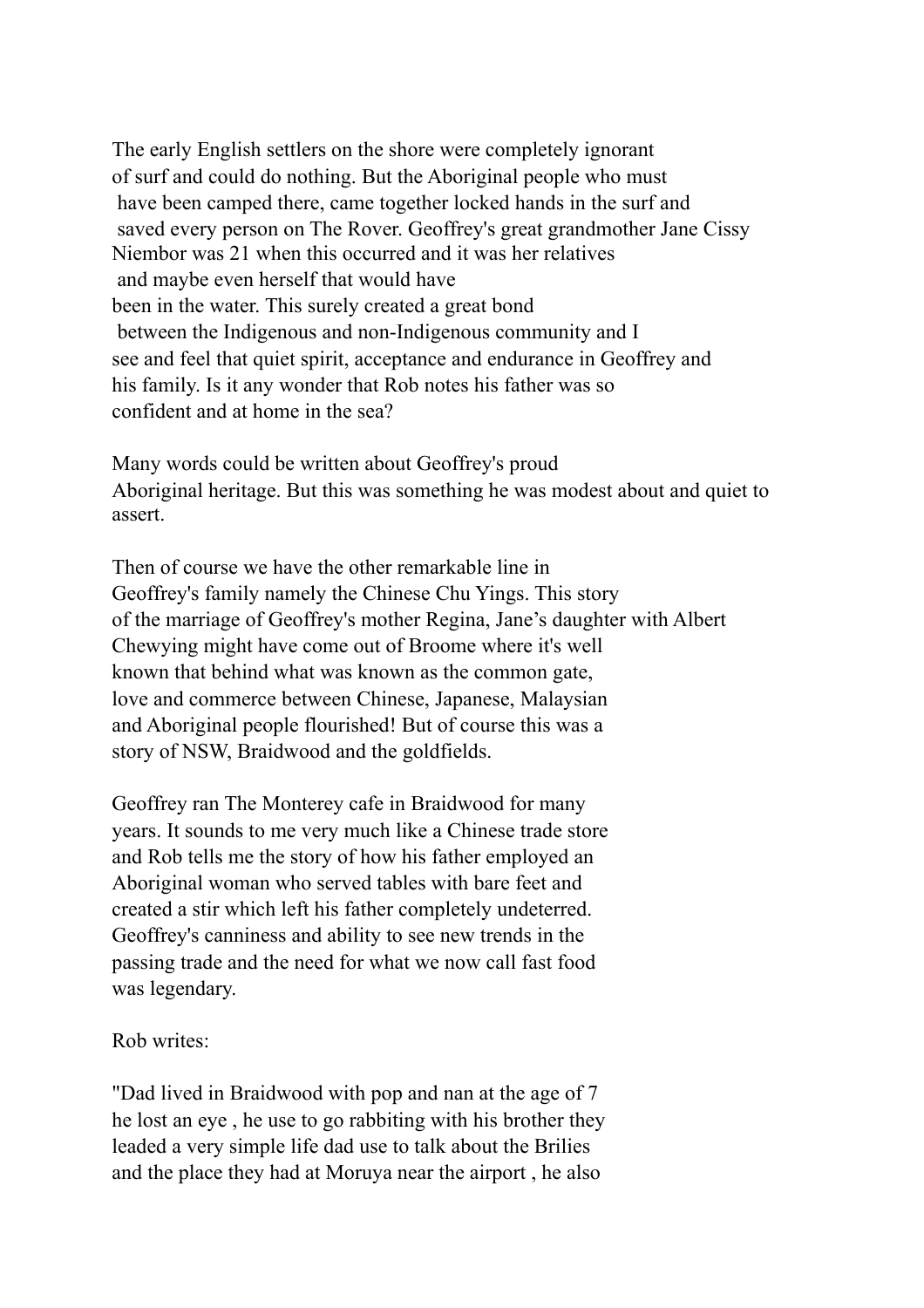spoke about playing cricket and camping there as a child and always felt sorry for how the council moved the Brilies into town. This is where his passion for fishing developed and the connection to the sea developed he helped with nets and the mullet run at Easter so that he could take fish back to the shop to sell.

Dad was conscripted into the national service , in the national service he was assigned as a sniper , he talked about the time he was shooting targets to pass a shooting test , his mate next to him used to struggle in shooting distance and dreaded the thought of the test as he would become black and blue from the recoil of the 303, dad put a quick pattern into his own target quite easily passing , then asked his mate to throw him his magazine , dad was a bit of a larikan he proceeded to load his mates magazine into his own rifle after the Seargent walked passed , once again he fired off a quick succession of rounds into the mates target that quite easily passed him.

As a child I remember my father as a very hard worker 12 hrs a day 7 days a week working in the shop , at one point he had 12 people working in the shop employing kids from the local community we as kids either worked in the shop after school or over the weekend.

Dad and mum were avid church goers , every Sunday we would attend mass and anytime church was mentioned he would start talking about the time the acting priest approached him and said that he could afford to by a pew , I think dad was proud he could do that.

Dad had three major passions, the love affair with his wife of 49 years Mona, fishing and shooting. He would take time off from the shop to practice clay pigeon shooting and

once again taking to it like a duck to water becoming a top marksman in trap shooting , he traveled to competitions with his brother Eric ( recently passed away.) Dad in the clay pigeon (trap shooting ) scene was a crack shot in wind , no one could get near him, if dad turned up on a windy day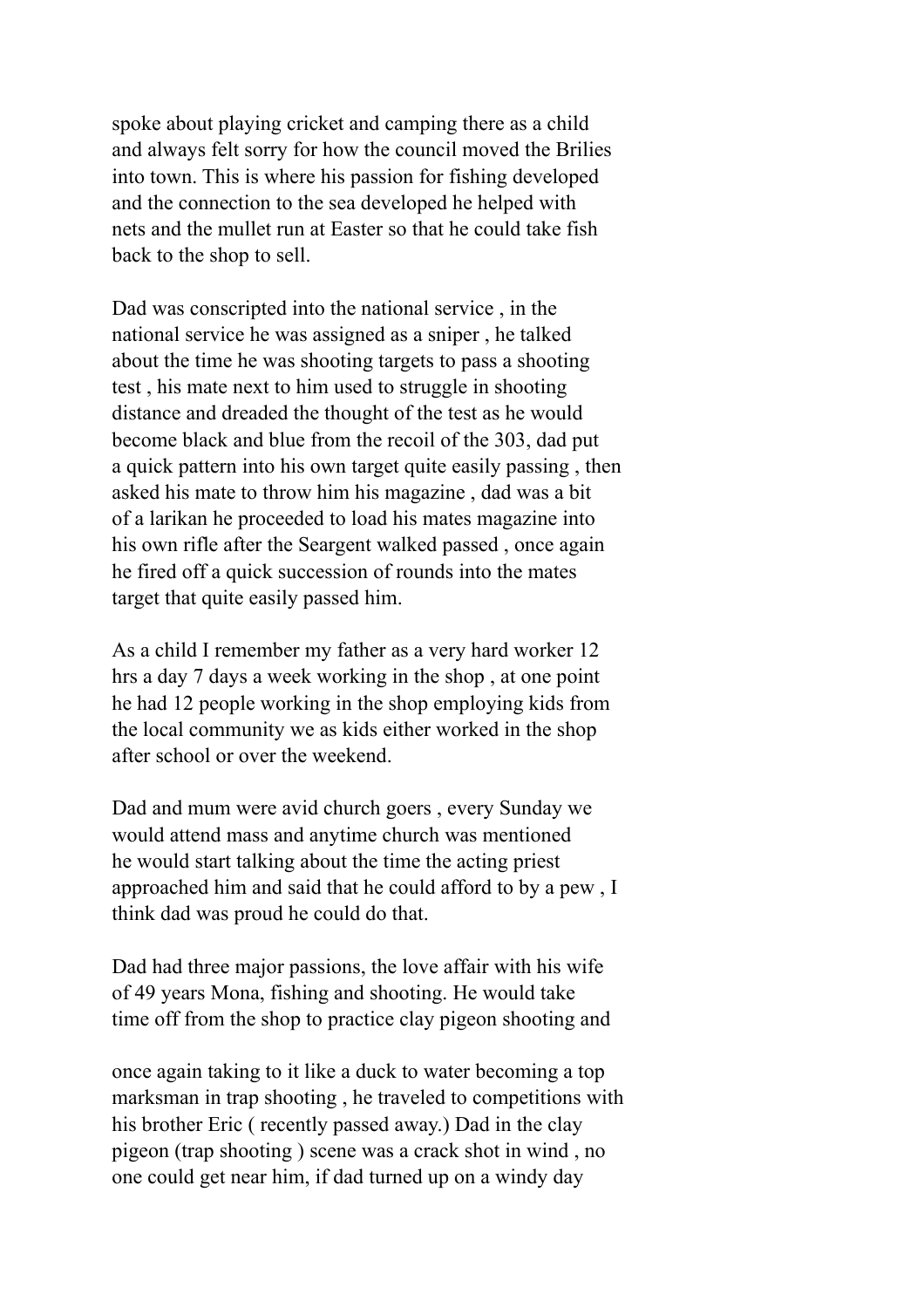other shooters would go home.

Dad was gung ho or very confidant in the sea , he felt at home fishing at sea but also felt comfortable and at home in the bush.

I will remember my father being passionate about family and what is just,I believe that up until the day my father died that he was true to himself."

## Anne writes

"Dad lost his eye playing darts with his brother. He was holding the dartboard in front of his face while Eric threw the darts at the board.He thought Eric had finished and lowered the board. Unfortunately he hadn't finished and that dart pierced Dads eye. Dad spent many weeks in the Sydney Eye Hospital and lost the sight in his eye. Interesting the other eye compensated and he became a crack rifle shooter. In the National Service he excelled at shooting and was considered a marksman. Once when practicing at Singleton Training Base the soldier next to him was having a terrible time hitting the target. The Sargeant was unforgiving and made the guy continue which bruised his shoulder so bad he could hardly shoot. Dad told him to

wait until the Sargeant was not looking and he would hit the target for him, which of course he did and the guy was extremely grateful. He loved Clay pigeon shooting and we spent many weekends at local and district competitions. As kids he twice made us walk miles back into town. Once was because we filled the petrol tank with stones from the side of the road while he went off into the paddock shooting rabbits. The other time when the truck broke down in the bush near Warri Bridge which was over the Shoalhaven River. He told us to go to the main road and hitch a ride into town and get help, so we did. We thought nothing of it. He expected us to work in the shop from an early age, and if you didn't work you packed the fizzy drink bottles or packed shelves. Whether we were male or female there was no distinction. We chopped and stacked wood, used a rifle,